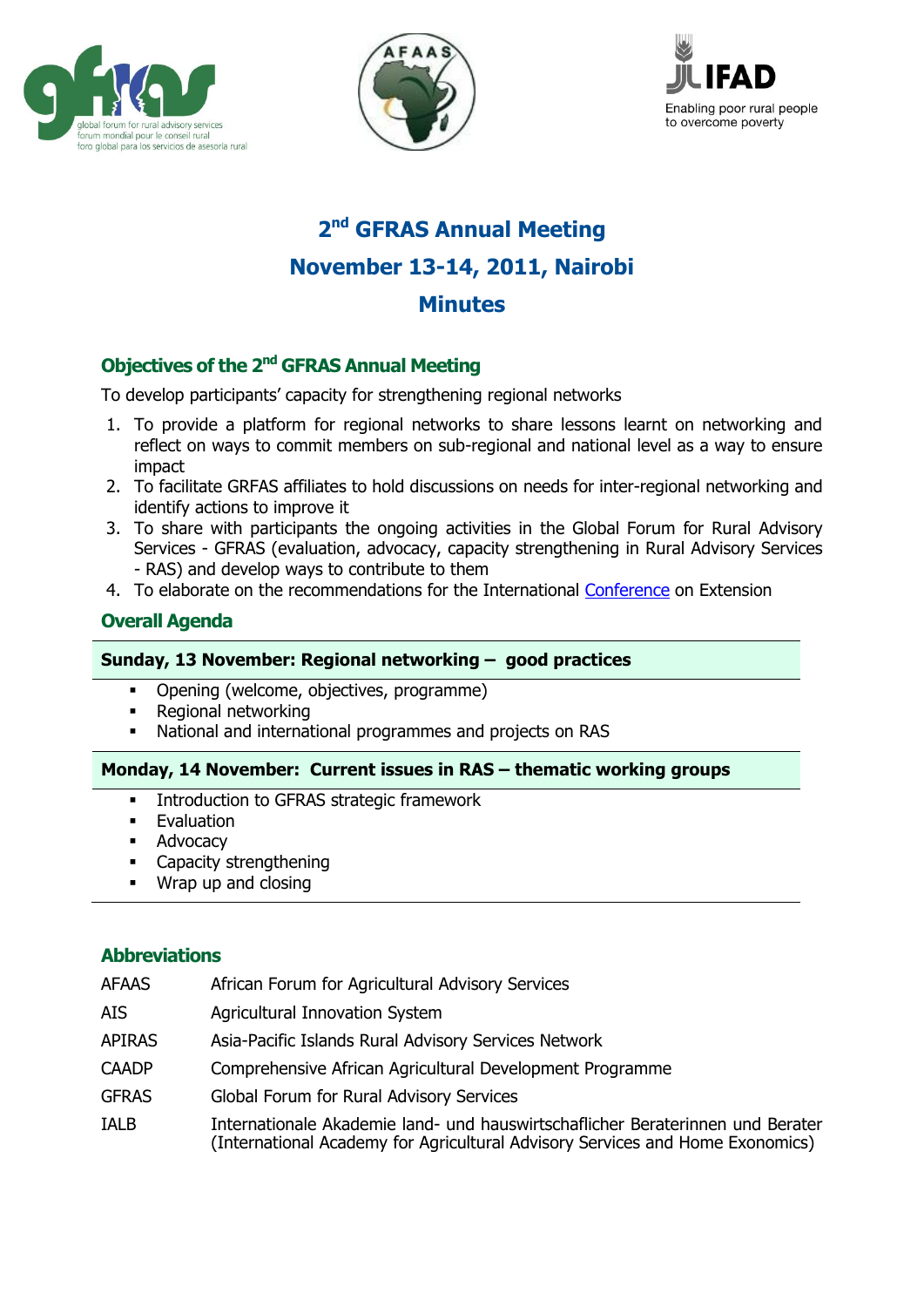- M&E Monitoring and Evaluation
- ODI Overseas Development Institute
- RAS Rural Advisory Services
- RELASER Red Latinoamericana para Servicios de Extensión Rural (Latin-American Network for Rural Extension)
- RESCAR-AOC Réseau des Services de Conseil Agricole et Rural d'Afrique de l'Ouest et du Centre (West- and Central African Network on Rural Advisory Services)

#### **Sunday, 13 November: Regional networking – good practices**

## **Opening**

Silim Nahdy, chair of the Global Forum for Rural Advisory Services [\(GFRAS\)](http://www.g-fras.org/) and executive director of the African Forum for Agricultural Advisory Services [\(AFAAS\)](http://www.afaas-africa.org/) opened the 2<sup>nd</sup> GFRAS Annual Meeting. Silim emphasised the important role of rural advisory services (RAS) to meet global development challenges such as food security and climate change. Networking in GFRAS and in regional fora contributes considerably to strengthened RAS. Silim recognised the diversity of participants in regards to origin and professional background.

Kristin Davis, GFRAS executive secretary, welcomed participants to the 2<sup>nd</sup> GFRAS Annual Meeting. She pointed out the momentum of gathering almost 140 stakeholders from over 50 countries across the world. Kristin invited participants to feeding results of the discussions in the subsequent International Conference "[Innovations in Extension and Advisory Services](http://extensionconference2011.cta.int/)", 15- 18 November 2011 in Nairobi, and beyond. She expressed her gratitude to all actors supporting GFRAS and the regional and sub-regional RAS networks.

## **Regional networking: good practice**

#### **Introduction**

Kristin Davis, Executive Secretary of GFRAS, introduced the participants to GFRAS networking activities, which are based on GFRAS' [strategic framework:](http://www.g-fras.org/en/knowledge/gfras-publications/file/67-gfras-strategic-framework)

GFRAS vision: seeing rural advisory services effectively contributing to the sustainable reduction of hunger and poverty worldwide

GFRAS mission: providing advocacy and leadership on pluralistic, demand-driven RAS within the global development agenda.

GFRAS functions:

1. Providing a voice within global policy dialogues and promoting improved investment in RAS



- 2. Supporting the development and synthesis of evidence-based approaches and policies for improving the effectiveness of RAS
- 3. Strengthening actors and fora in RAS through facilitating interaction and networking

By strengthening networking, GFRAS – a forum consisting of affiliates and members – contributes to experience sharing, learning from good practices, encouragement, and finally strengthened capacities both on global and on regional level.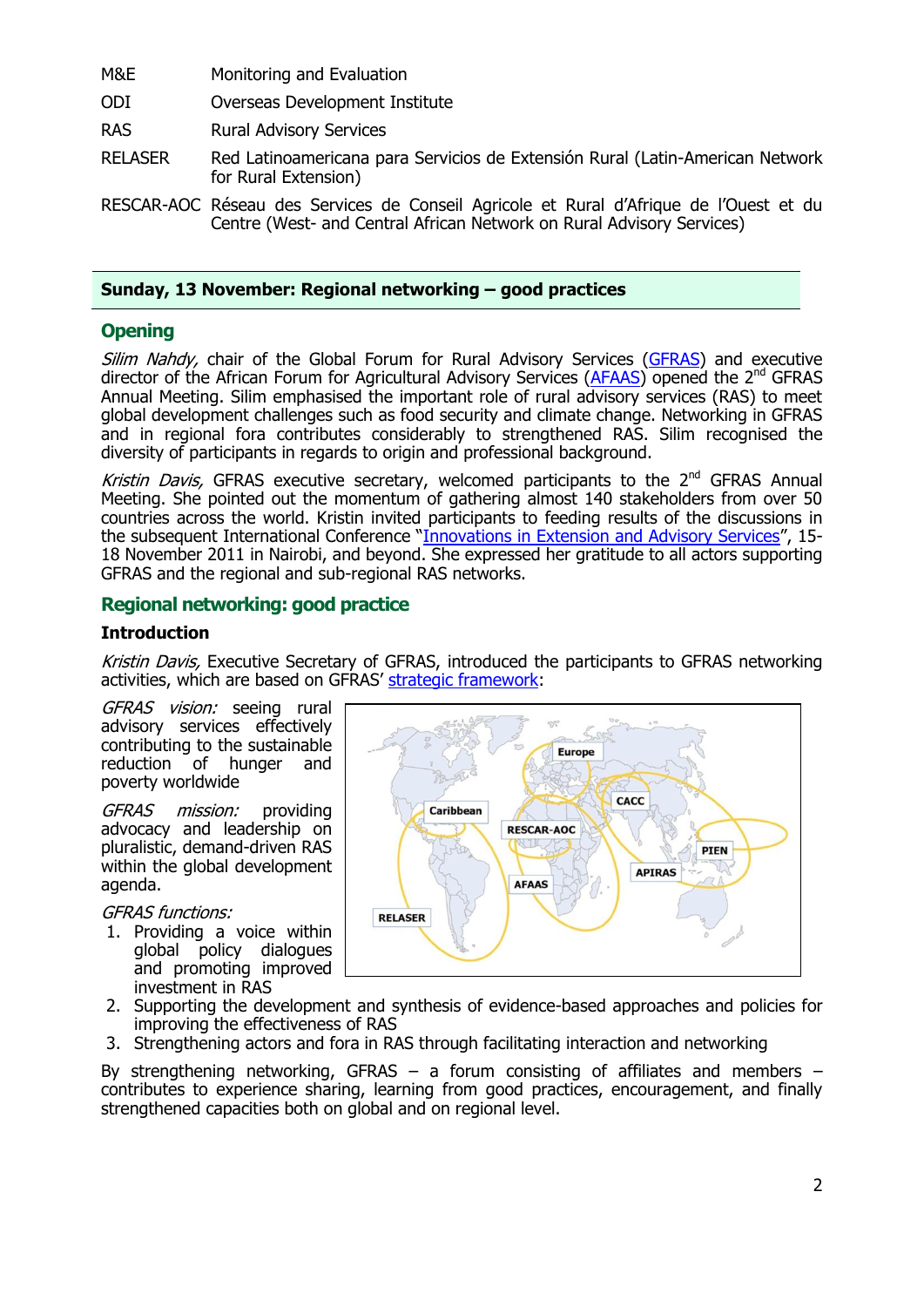#### **Panel Discussion**

During a moderated panel discussion, four representatives of RAS fora shared their experience and lessons learnt on networking: Virginia R. Cardenas, Asia-Pacific Islands RAS network [\(APIRAS\)](http://apirasnetwork.org/), Kristin Davis, executive secretary of GFRAS, Emilio Ruz, Latin-American Network for Rural Extension [\(RELASER\)](http://www.relaser.org/), and *Silim M. Nahdy,* African Forum for Agricultural Advisory Services [\(AFAAS\)](http://www.afaas-africa.org/).

Since the  $1<sup>st</sup>$  GFRAS Annual Meeting in 2010, significant achievements have been made in regards to networking in RAS. They include the formation and functioning of a new regional network in Asia, **APIRAS**, and of sub-regional fora in francophone Africa (RESCAR-AOC) and the Caribbean. Those networks that were already in existence [\(AFAAS,](http://www.afaas-africa.org/) [RELASER,](http://www.relaser.org/) Central Asia and [Pacific Islands](http://www.spc.int/lrd/index.php?option=com_content&view=article&id=387&Itemid=264) sub-regional networks) have undergone consolidation, and the German-speaking European RAS Network, [IALB,](http://www.ialb.org/) was more closely linked to GFRAS. In Africa, new country fora were created at national level. As GFRAS members, regional and sub-regional fora have contributed to GFRAS activities and outputs such as the evaluation *guide*, advocacy, and capacity strengthening.

The panellists agreed that networking is an opportunity to create change and improve the rural environment by influencing people's behaviour and political agendas and by creating exchange between producers, extension, education, and research. Networking creates important momentum that strongly encourages RAS actors in their work.

The inception of the young RAS fora was supported by the commitment of development partners, such as donor agencies, and the integration into the RAS community through GFRAS. Even though all RAS fora had a successful start, they also experienced challenges:

- Networking is time-intensive as it requires a high degree of participation, communication, and negotiation with partners in different time zones, as well as complicated logistics. As a consequence, reaching visible outputs in a short time can be challenging.
- Fundraising is difficult for new structures, but funds are necessary for implementing activities and dealing with logistic issues
- Bringing together diverse RAS stakeholders requires credibility and issues attractive to participants.

Experience of the panellists shows that several elements facilitate the creation and management of young RAS fora:

- Mobilising strong leaders: getting a core group of committed and knowledgeable "champions" to promote the forum's work
- Formulating a clear vision, mission, and objectives
- Initiating links and partnerships, which can also facilitate the access to seed-money
- Including diverse stakeholders in the fora by using participatory approaches and conducting broad consultations
- Supplementing external funding by local resources
- Ensuring an institutional commitment behind individual members

The creation of internal and external visibility is key to attract stakeholders and funds. Panellists advised the elaboration of quick products presented to a wide public by public launching, using a corporate identity, website, and other communication tools. In order to create awareness about the forum and to get active responses it is important to proactively contact potential partners and high-level stakeholders.

Panellists emphasised that diversity is not only a challenge but also a reality and opportunity. All RAS fora have to learn how to deal with diversity, gathering stakeholders with similar interests. In Africa, the Comprehensive African Agricultural Development Programme [\(CAADP\)](http://www.nepad-caadp.net/) is a unifying factor that facilitates the collaboration of different actors. For young RAS fora, it is helpful to create an overview on stakeholders by elaborating a matrix and database of contacts. Finally, working in a diverse field requires respect for different sectors and their ways of operating.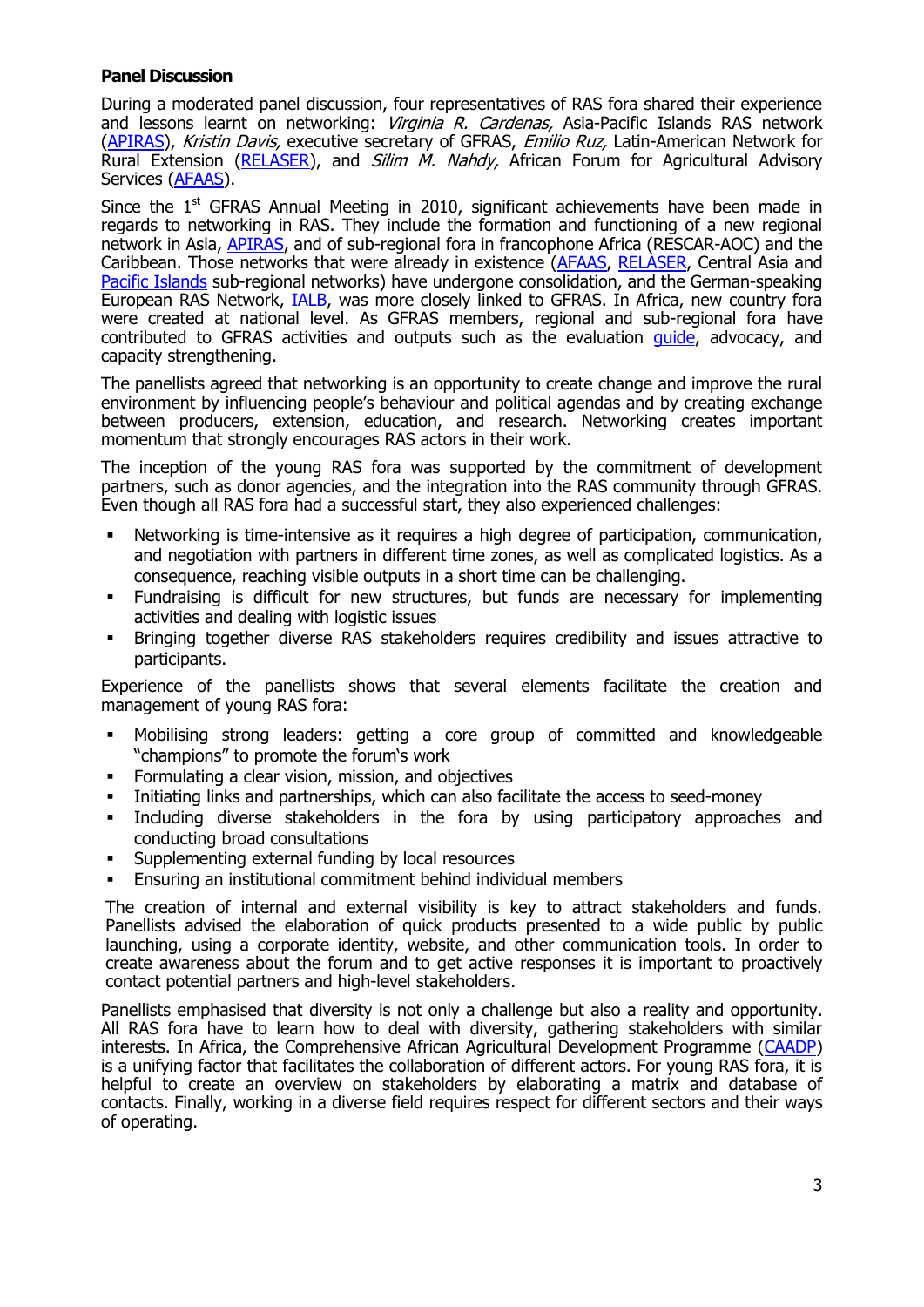In order to make success persistent, fora need both clear structures and content activities. Their members should be connected around topics of interest, and activities should have concrete products that are well-communicated.



Panel discussion

Manuel Flury, [SDC,](http://www.sdc.admin.ch/) concluded the panel discussion by summarising and reflecting on the inputs. He pointed out that functioning networks are more than linked actors: A network that is contributing to long-term change relies rather on shared interest leading to horizontal exchange of knowledge and information than on hierarchies. In order to ensure ownership and a degree of independence, Manuel advised networks to strike a balance between internallycreated finances ("hot money") and externally-contributed funds ("cool money"). Finally, Manuel was impressed by the commitment of the presented networks and motivated participants to keep the momentum of the  $2<sup>nd</sup>$  GFRAS Annual Meeting throughout the entire year.

## **Group Work**

Participants from similar (sub-) regions discussed in groups new insights from the panel discussion and gave recommendations on how the fora can improve their networking activities:

| Recommendations to regional networks                                                                                                                                                                                                                                                                                                                                                                                                                                                                                                                                                                                                               | Recommendations to the GFRAS steering<br>committee                                                                                                                                                                                                                                                                                                                                                                                                                                                                                                                                                                                                                                                                             |  |  |
|----------------------------------------------------------------------------------------------------------------------------------------------------------------------------------------------------------------------------------------------------------------------------------------------------------------------------------------------------------------------------------------------------------------------------------------------------------------------------------------------------------------------------------------------------------------------------------------------------------------------------------------------------|--------------------------------------------------------------------------------------------------------------------------------------------------------------------------------------------------------------------------------------------------------------------------------------------------------------------------------------------------------------------------------------------------------------------------------------------------------------------------------------------------------------------------------------------------------------------------------------------------------------------------------------------------------------------------------------------------------------------------------|--|--|
| Link networks within the regions to better<br>organise sub-regional patchworks<br>Strengthen capacity to build a critical<br>mass of professionals who support RAS;<br>strengthen capacities of capacity<br>developers themselves<br>Create visible products: e.g. AFAAS-<br>branded publications; project the image<br>of APIRAS<br>Create (minimal) formal structures<br>Acknowledge diversity as an opportunity:<br>diversity of policies, languages,<br>stakeholder groups, etc. should be taken<br>as a chance to learn from each other;<br>avoid uniformity<br>Technical support to translate material on<br>RAS to languages such as French | Strengthen collaboration between<br>$\blacksquare$<br>networks: provide a global database of<br>expertise, financing opportunities,<br>regional networks, and other information;<br>activate a virtual platform for inter-<br>regional experience sharing; maintain the<br>GFRAS annual meeting; create thematic<br>groups among regions and promote<br>north-south and south-south cooperation<br>in order to link networks<br>Create connections and links between<br>$\blacksquare$<br>international development institutions<br>(including technical and financial<br>assistance, research) and regional<br>networks<br>Support the development of (sub-)<br>$\blacksquare$<br>regional networks by facilitating extension |  |  |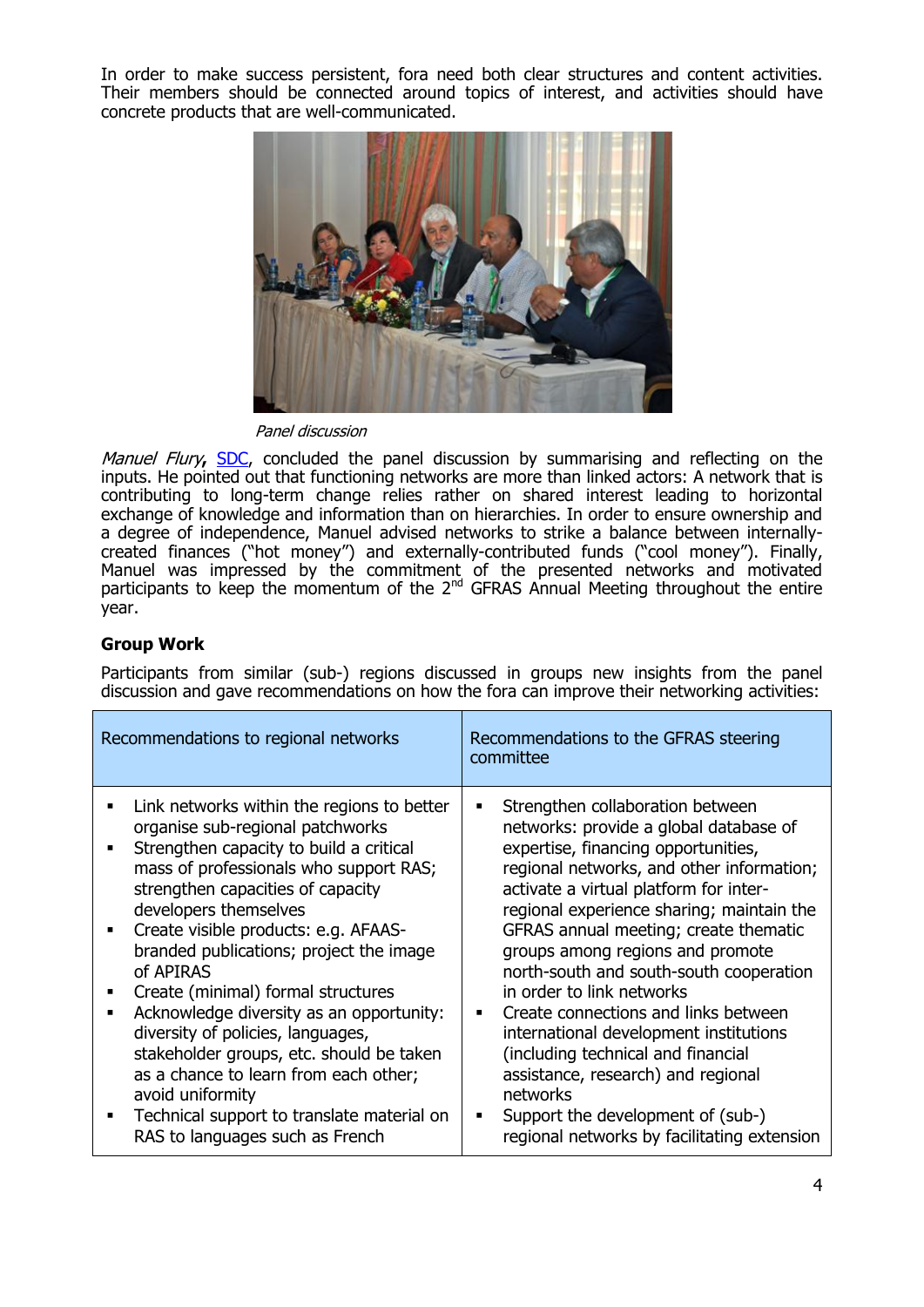| $\blacksquare$ | Embrace the principle of subsidiarity<br>Galvanize action: fundraising for clearly<br>identified outputs, capacity strengthened<br>with purpose | summits and by capacity strengthening<br>Facilitate access to information:<br>$\mathbf{r}$<br>consolidate the Worldwide Extension<br>Study<br>Advocacy: provide a repository of<br>$\blacksquare$<br>arguments on the role and importance of<br>RAS; mobilise and distribute funds for<br>common advocacy interests<br>Support regional networks' visibility:<br>$\sim$<br>increase visibility to financial partners,<br>facilitate funding for translation, publicise<br>documents such as the evaluation guide |
|----------------|-------------------------------------------------------------------------------------------------------------------------------------------------|------------------------------------------------------------------------------------------------------------------------------------------------------------------------------------------------------------------------------------------------------------------------------------------------------------------------------------------------------------------------------------------------------------------------------------------------------------------------------------------------------------------|
|----------------|-------------------------------------------------------------------------------------------------------------------------------------------------|------------------------------------------------------------------------------------------------------------------------------------------------------------------------------------------------------------------------------------------------------------------------------------------------------------------------------------------------------------------------------------------------------------------------------------------------------------------------------------------------------------------|

## **National and International Programmes and Projects on RAS**

Participants from public, private, and civil society RAS, research, policy, and rural development in general presented their work during a poster exhibition. Participants had the opportunity to discuss directly with regional network focal points.

#### **Monday, 14 November: Current issues in RAS – thematic working groups**

#### **Introduction to GFRAS Strategic Framework**

Kristin Davis, GFRAS secretariat, introduced the second day of the  $2^{nd}$  GFRAS Annual Meeting, which focused on current issues in RAS. Based on its three functions (see page 2), GFRAS members are gathered in working groups around three themes: advocacy, evaluation, and capacity strengthening. The 2<sup>nd</sup> GFRAS Annual Meeting gave GFRAS affiliates the opportunity to learn about and discuss these themes.

#### **Evaluation**

Sanne Chipeta, [Knowledge Centre for Agriculture,](http://www.vfl.dk/English/NyEnglishsite.htm) and Ian Christoplos**,** [Glemminge](http://www.glemdev.com/)  [Development Research,](http://www.glemdev.com/) presented activities of the [GFRAS working group](http://www.g-fras.org/en/community/working-groups) on extension [evaluation.](http://www.g-fras.org/images/events/annual_meetings/2011/inputs/extension-evaluation_chipeta_christoplos.pdf) In order to document the value of extension and foster learning, better monitoring and evaluation (M&E) is needed. This will lead to improved extension and more appropriate investment in RAS. In order to support stakeholders to choose the most appropriate approach and to conduct evaluations, GFRAS elaborated an [evaluation guide,](http://www.g-fras.org/en/knowledge/gfras-publications/file/20-guide-to-extension-evaluation) which is partially based on a [literature review of extension evaluation methods](http://www.g-fras.org/en/knowledge/gfras-publications/file/63-review-of-literature-on-evaluation-methods-relevant-to-extension) and a [meta evaluation of extension](http://www.g-fras.org/en/knowledge/gfras-publications/file/62-meta-evaluation-of-extension-evaluation)  [evaluations](http://www.g-fras.org/en/knowledge/gfras-publications/file/62-meta-evaluation-of-extension-evaluation). The guide's purpose is to orient those involved in evaluations in the context of pluralistic and complex RAS as part of agricultural innovation systems (AIS), and does not serve as additional toolbox. Feedback on the guide showed that the user group was defined too broadly, additional guidance should deal with monitoring RAS, reference is needed to howto manuals, and a set of potential impact indicators could be added. Furthermore, RAS capacity for monitoring and evaluation (M&E) needs to be strengthened as part of future efforts.

During a parallel session on evaluation, advocacy, and capacity strengthening, participants worked in regionally mixed groups on thematic recommendations for regional networks, GFRAS and inter-regional networking, and the [International Conference on Extension.](http://extensionconference2011.cta.int/) Recommendations on evaluations are listed below.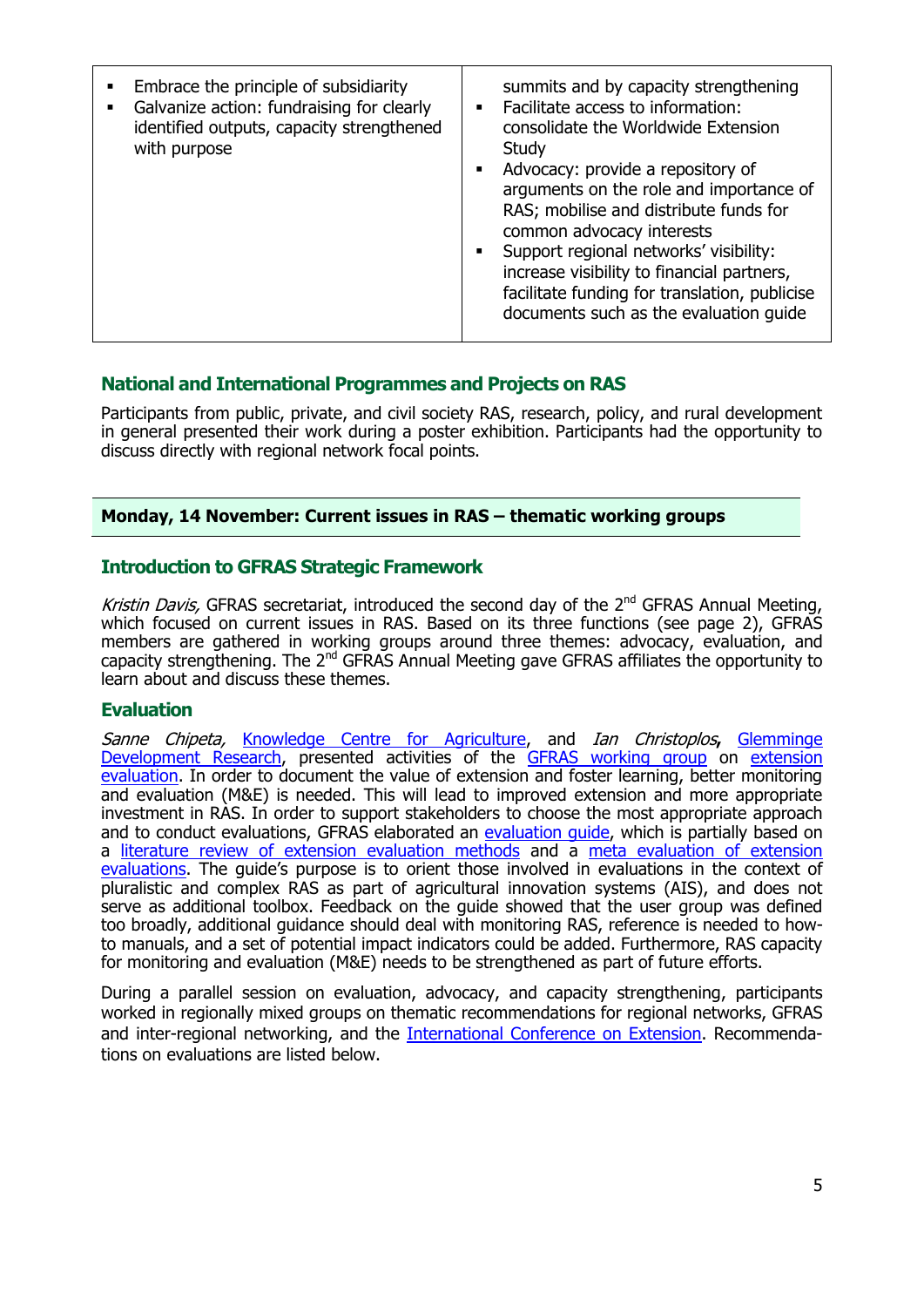| <b>Recommendations to</b><br>regional networks                                                                                                                                                                                                                                                                                                                                                                                                                                                                                                                                                                                                                               | Recommendations to GFRAS and<br>inter-regional networking                                                                                                                                                                                                                                                                                                                                                                                                                                                                                                                                                                                                                                                                                                                                                                                                                                                                                                                                                                                                                                                                                                   | Recommendations to the<br>International Conference on<br><b>Extension</b>                                                                                                                                                                                                                |
|------------------------------------------------------------------------------------------------------------------------------------------------------------------------------------------------------------------------------------------------------------------------------------------------------------------------------------------------------------------------------------------------------------------------------------------------------------------------------------------------------------------------------------------------------------------------------------------------------------------------------------------------------------------------------|-------------------------------------------------------------------------------------------------------------------------------------------------------------------------------------------------------------------------------------------------------------------------------------------------------------------------------------------------------------------------------------------------------------------------------------------------------------------------------------------------------------------------------------------------------------------------------------------------------------------------------------------------------------------------------------------------------------------------------------------------------------------------------------------------------------------------------------------------------------------------------------------------------------------------------------------------------------------------------------------------------------------------------------------------------------------------------------------------------------------------------------------------------------|------------------------------------------------------------------------------------------------------------------------------------------------------------------------------------------------------------------------------------------------------------------------------------------|
| Support the use of<br>٠<br>the evaluation guide:<br>encourage pilot<br>testing and feedback<br>Disseminate the<br>guide: identify<br>different user groups<br>and create their<br>awareness; create<br>and maintain e-fora<br>for exchange of<br>experiences on<br>extension and<br>evaluation<br>Improve M&E:<br>٠<br>document and share<br>M&E tools that are<br>useful for<br>practitioners;<br>document and share<br>good practices on<br>M&E support<br>capacity<br>strengthening on<br>M&E at national level;<br>advocate for new<br>extension policies to<br>integrate M&E<br>encourage national<br>fora to adopt<br>frameworks on M&E<br>(as opposed to<br>projects) | Finalise the evaluation guide:<br>٠<br>support regional events for<br>feedback on the guide's utility<br>and users' needs; add criteria,<br>visuals, factsheets, and a<br>decision tree for choosing<br>methodologies<br>Support the use of the<br>٠<br>evaluation guide: mobilise<br>funds for pilot testing at<br>national level; provide a roster<br>of experts on extension<br>evaluation on the GFRAS<br>website and link to M&E<br>learning tools<br>Disseminate the guide:<br>٠<br>elaborate a policy brief based<br>on the guide; raise donors'<br>awareness to commission<br>evaluations; translate the<br>guide according to regional<br>needs<br>Improve M&E: act as a<br>٠<br>knowledge broker (collecting,<br>managing, and sharing<br>relevant experience), add an<br>annex on "who is who";<br>provide a menu of key<br>questions to be chosen for<br>different types of evaluations;<br>identify gaps in existing M&E<br>frames; support regions in<br>capacity strengthening on M&E<br>for extension workers and<br>institutions; advocate for more<br>resources for M&E in RAS and<br>for extension policies on which<br>M&E can build up | Contribute to the<br>$\blacksquare$<br>dissemination of the<br>evaluation guide<br>Mobilise funds for<br>Ξ<br>testing the guide<br>through regional<br>networks<br>Contribute to the<br>$\blacksquare$<br>improvement of the<br>guide through M&E,<br>assessments, and<br>project design |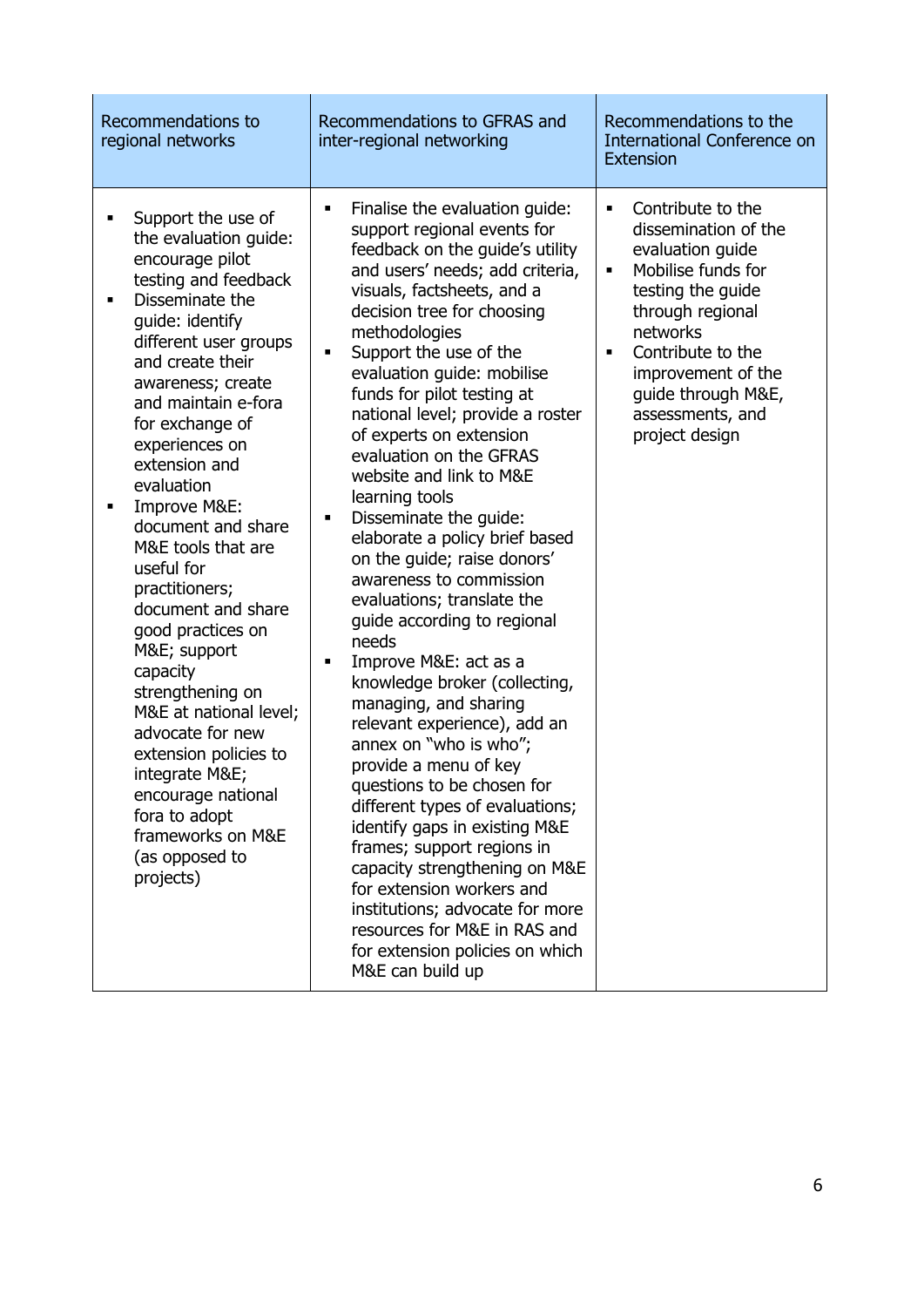



Participants during group discussions Participants during the poster exhibition (day 1)

## **Advocacy**

Stuart Coupe, [Practical Action,](http://practicalaction.org/) introduced participants to [evidence based policy advocacy](http://www.g-fras.org/images/events/annual_meetings/2011/inputs/advocacy-in-ras_stuart-coupe.pdf) for mobilising [the potential of RAS.](http://www.g-fras.org/en/knowledge/gfras-publications/file/3-mobilizing-the-potential-of-rural-and-agricultural-extension) He indicated that changing policy environments is rarely a linear process and referred to the [ODI Rapid Framework](http://www.odi.org.uk/Rapid/Tools/Documents/Framework.pdf)'s spheres in which policy and research are related: external influences, political context, evidence, and links between the communities. Policy coalitions and currently valid policy arrangements, especially the allocation and division of resources, the rules of the game, and existing policy discourses were presented as important elements for policy advocacy. Stuart pointed to different notions of evidence by researchers and policy makers, which need to be considered in advocacy activities. He concluded that evidence is a necessary but not sufficient element of policy influencing. Changing a policy environment requires alliance and coalition building, which is a long term commitment, but also the ability to respond quickly to emerging opportunities. Stakeholder analysis and the elaboration of policy briefs sharpen approaches and strategies in advocacy work.

|              |  |  |  | In the group work session, participants gave the following recommendations on policy |  |
|--------------|--|--|--|--------------------------------------------------------------------------------------|--|
| influencing: |  |  |  |                                                                                      |  |

| Recommendations to regional<br>networks                                                                                                                                                                                                                                                                                   | <b>Recommendations to GFRAS</b><br>and inter-regional networking                                                                                                                                                                                                                                                                                                                   | Recommendations to the<br><b>International Conference on</b><br>Extension                                                                                                                       |
|---------------------------------------------------------------------------------------------------------------------------------------------------------------------------------------------------------------------------------------------------------------------------------------------------------------------------|------------------------------------------------------------------------------------------------------------------------------------------------------------------------------------------------------------------------------------------------------------------------------------------------------------------------------------------------------------------------------------|-------------------------------------------------------------------------------------------------------------------------------------------------------------------------------------------------|
| Collect and communicate<br>evidence on functioning<br>pluralistic RAS<br>Provide space for<br>exchange on functioning<br>pluralistic RAS at national<br>level; establish and/or<br>strengthen sub-regional<br>and national fora<br>Inclusion: continue to<br>develop a multi-<br>stakeholder approach in<br>regional fora | Commission evidence<br>$\blacksquare$<br>based material/studies<br>Facilitate a dialogue on<br>٠<br>pluralistic RAS at national<br>and regional levels;<br>ensure the representation<br>of regional networks at<br>international dialogues on<br>extension and continue to<br>support regional<br>networks<br>Advocate for pluralism in<br>٠<br>RAS based on collected<br>evidence | Recognize GRFAS as the<br>П<br>legitimate global body to<br>lobby for RAS<br>All conference participants<br>$\blacksquare$<br>to commit to advocate for<br>increased investment in<br>extension |

## **Capacity Strengthening**

Virginia Cardenas, [APIRAS,](http://www.apirasnetwork.org/) presented the GFRAS concept on [capacity strengthening.](http://www.g-fras.org/images/events/annual_meetings/2011/Capacity-Strengthening_Virginia-Cardenas.pdf) She contextualised RAS as part of AIS that supports innovation as broker between different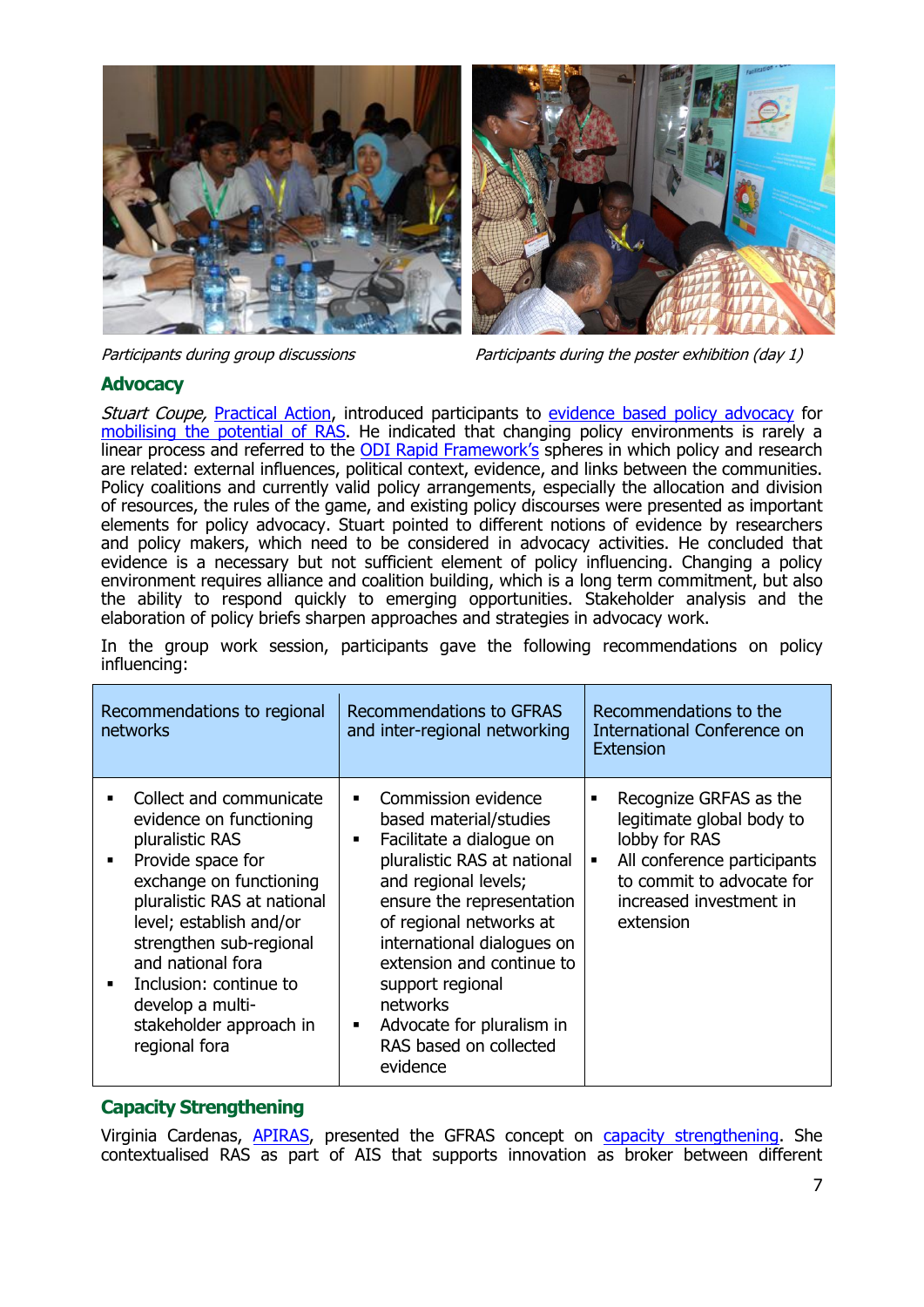stakeholder groups. In order to create development and value, it was recognised that individuals, institutions, organisations, and networks need specific capacities. The GFRAS [working group](http://www.g-fras.org/en/community/working-groups) on capacity strengthening was created in 2011 and started a consultation to identify capacity needs. In 2012, capacity strengthening materials will be elaborated.

Participants recommended to the regional networks, the GFRAS steering committee and the International Conference on Extension the following:

| Recommendations to regional<br>networks                                                                                                                                                                                                                                                                                                                                                                                                                                                                                                                                                                                                                                                                                                                                                                                                           | <b>Recommendations to GFRAS</b><br>and inter-regional networking                                                                                                                                                                                                                                                                                                                                                                                                                                                                                                                                                                                                                                                                                             | Recommendations to the<br><b>International Conference on</b><br><b>Extension</b>                                                                                                                                                                                                                                                                                                                                                                                                                                                                   |
|---------------------------------------------------------------------------------------------------------------------------------------------------------------------------------------------------------------------------------------------------------------------------------------------------------------------------------------------------------------------------------------------------------------------------------------------------------------------------------------------------------------------------------------------------------------------------------------------------------------------------------------------------------------------------------------------------------------------------------------------------------------------------------------------------------------------------------------------------|--------------------------------------------------------------------------------------------------------------------------------------------------------------------------------------------------------------------------------------------------------------------------------------------------------------------------------------------------------------------------------------------------------------------------------------------------------------------------------------------------------------------------------------------------------------------------------------------------------------------------------------------------------------------------------------------------------------------------------------------------------------|----------------------------------------------------------------------------------------------------------------------------------------------------------------------------------------------------------------------------------------------------------------------------------------------------------------------------------------------------------------------------------------------------------------------------------------------------------------------------------------------------------------------------------------------------|
| Exchange knowledge and<br>experience: organise<br>exchange visits; establish<br>e-based exchange<br>platforms<br>Provide evidence: test<br>and document innovative<br>capacity strengthening<br>approaches<br>Communicate effective<br>capacity strengthening:<br>document successful<br>initiatives at pre- and in-<br>service levels, systematic<br>packaging and<br>dissemination of good<br>practices<br>Provide leadership:<br>facilitate the development<br>of a compelling vision for<br>systemic capacity<br>strengthening with<br>performance indicators;<br>identify a strategy for<br>capacity strengthening on<br>advocacy<br>Implement capacity<br>strengthening: Identify<br>the right coalition<br>partners and lead trainers<br>at national levels<br>Funding: Establish funds<br>at national level for<br>capacity strengthening | Advocate for the<br>Ξ<br>importance of capacity<br>strengthening in RAS,<br>enhanced investment in<br>capacity strengthening,<br>and a paradigm change<br>towards systemic<br>approaches to RAS<br>education, using<br>documented information<br>Exchange knowledge and<br>$\blacksquare$<br>experience: identify and<br>share quality training and<br>extension material;<br>facilitate information<br>sharing through<br>cooperation and<br>collaboration of regional<br>networks; create a GFRAS<br>blog for sharing<br>experience and learning;<br>identify and exchange<br>information and contacts<br>(facilitators) on capacity<br>strengthening in RAS<br>Provide evidence: identify<br>$\blacksquare$<br>extension innovations for<br>field testing | Discuss and clarify the<br>$\blacksquare$<br>concept of innovation in<br>agriculture<br>Recognize the importance<br>$\blacksquare$<br>of strengthening the<br>capacity of capacity<br>developers: endorse a<br>declaration of the<br>importance of improving<br>education for RAS<br>providers at pre-service<br>and in-service levels<br>Identify needs and<br>$\blacksquare$<br>innovative approaches in<br>capacity strengthening<br>Provide a strategic<br>framework for<br>implementing capacity<br>strengthening programmes<br>at all levels |

## **Wrap up and Closing**

#### **Wrap-up**

Participants discussed their individual lessons from the  $2<sup>nd</sup>$  GFRAS Annual Meeting. Randomly selected participants encouraged networks on global and regional level to continue their efforts, to keep their multi-stakeholder orientation, and to consider the recommendations from participants in their 2012 activities. Participants were motivated to actively promote RAS. They